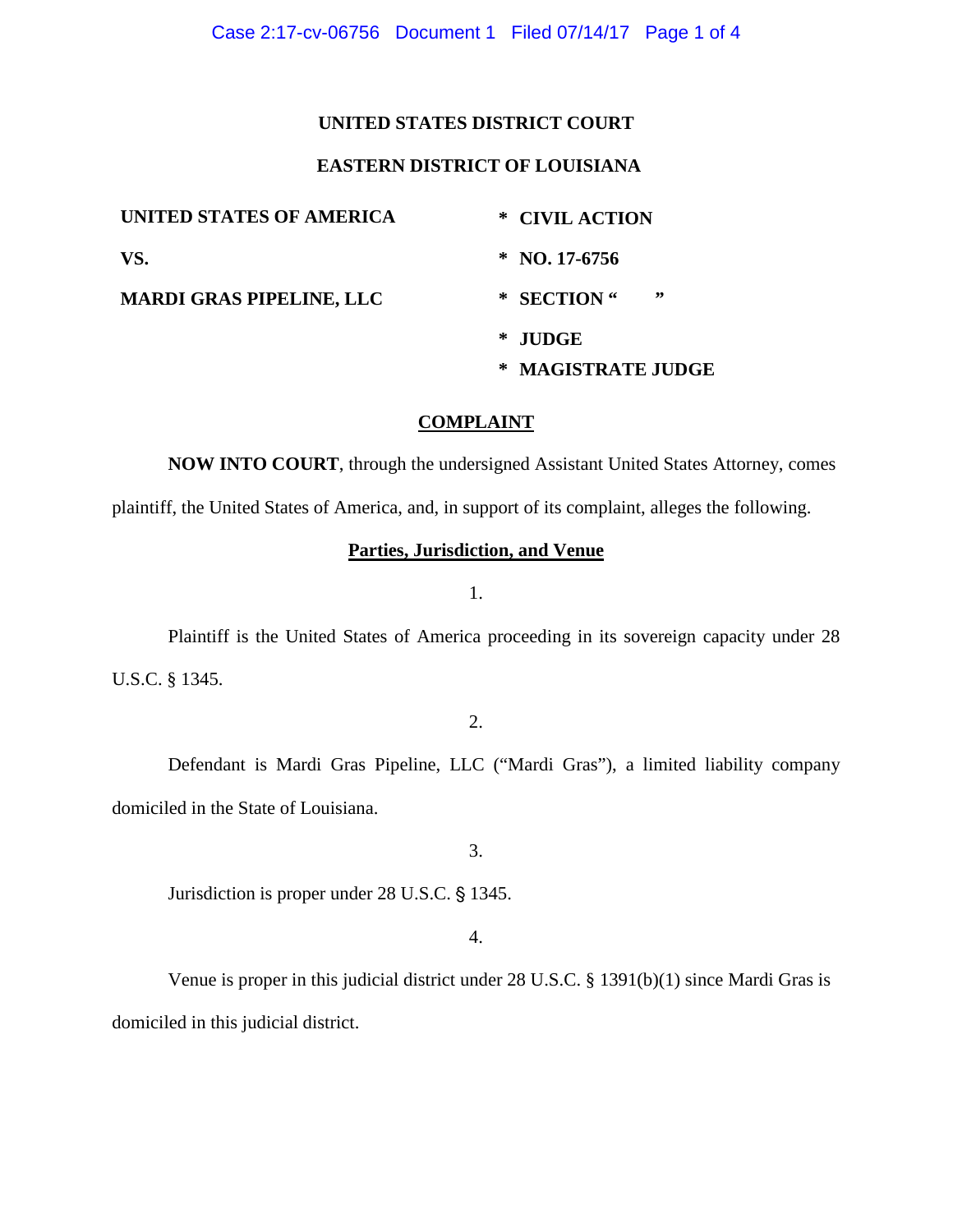#### **Facts**

# 5.

Mardi Gras owned and operated a natural gas pipeline system consisting of approximately 22.2 miles of 8-inch and 12-inch diameter pipeline in Louisiana and Mississippi. The pipeline was subsequently transferred to, and is now operated by, Torch Energy Services, Inc.

6.

On April 16-20, 2007, pursuant to 49 U.S.C. § 60117, a representative of the Department of Transportation, Pipeline and Hazardous Materials Safety Administration ("PHMSA"), Office of Pipeline Safety, conducted an on-site pipeline safety inspection of the integrity management program procedures and records of Mardi Gras in Covington, Louisiana. The inspection revealed six violations:

- 1. 49 C.F.R. § 192.905(a) failing to properly identify the High Consequence Areas ("HCAs") of the pipeline;
- 2. 49 C.F.R. § 192.905(b) failing to use public officials as a resource in identifying HCAs;
- 3. 49 C.F.R. § 192.945(a) failing to submit performance records to PHMSA on a semi-annual basis;
- 4. 49 C.F.R. § 192.911(m) failing to have a communication plan developed;
- 5. 49 C.F.R. § 192.915 failing to ensure that personnel had the knowledge and training needed to carry out the program; and
- 6. 49 C.F.R. § 192.805(b) failing to have a written qualification program to ensure personnel were evaluated and qualified.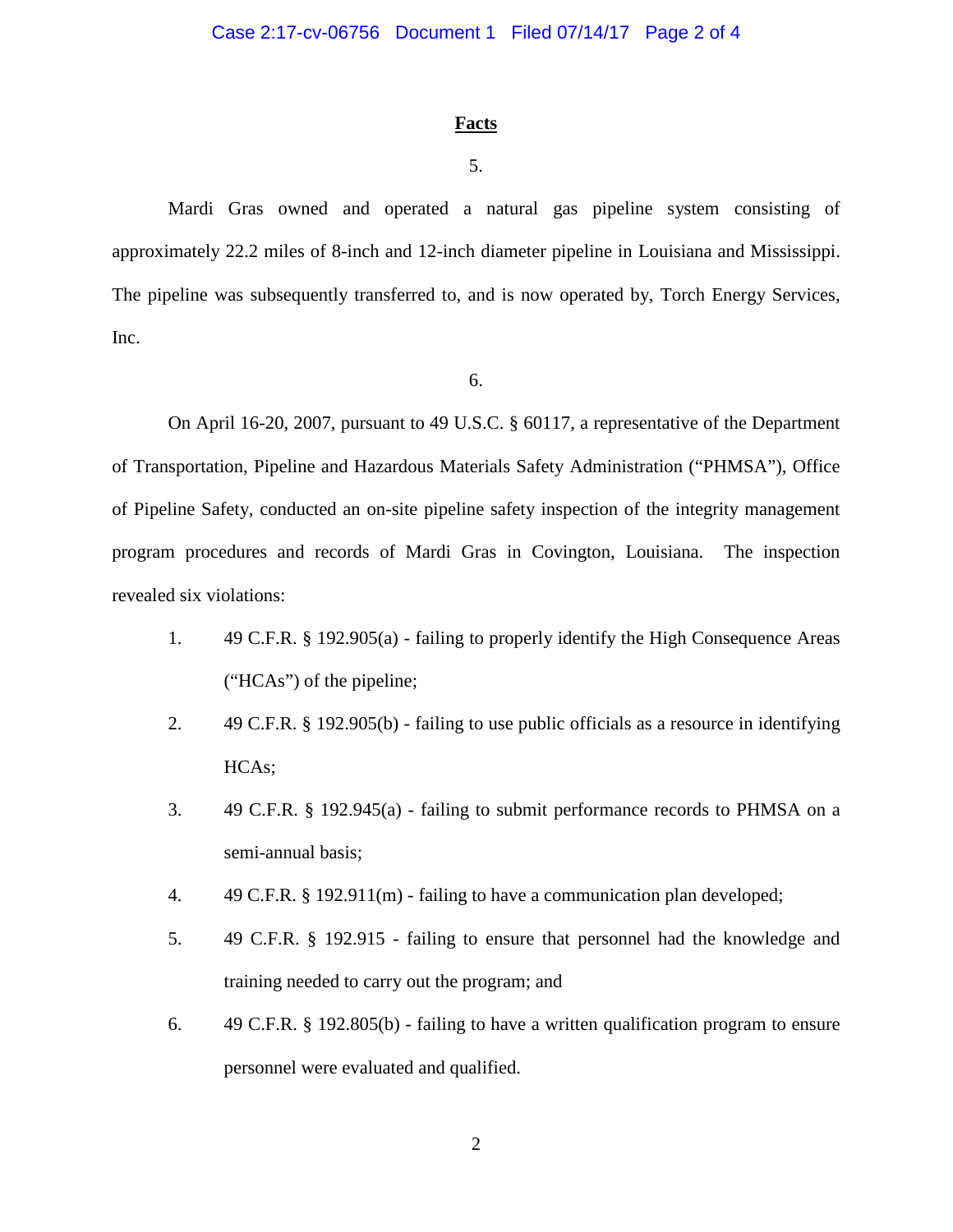7.

PHMSA personnel issued a Notice of Probable Violation, Proposed Civil Penalty, and Proposed Compliance Order to Mardi Gras on March 4, 2009, which proposed assessing a civil penalty of \$63,800.00 for the alleged violations. On October 14, 2009, Mardi Gras contested the allegations and requested a hearing. An informal hearing was held on February 10, 2010. The Final Order (CPF No. 4-2009-1007) was issued on December 19, 2011. The order withdrew violation number six above, thus reducing the total penalty amount from \$63,800.00 to \$35,000.00, which was to be paid within 20 days of the order date. Failure to pay the \$35,000.00 timely would result in accrual of interest as well as a late penalty charge of 6% (if not made within 110 days of the order date).

#### 8.

In October 2012, PHMSA referred the delinquent debt to the Department of Treasury, Bureau of Fiscal Service, for administrative debt collection, as required by the Debt Collection Improvement Act of 1996, 31 U.S.C. § 3701, *et seq*. Between November 2012 and March 2017, the debt was referred to two private collection agencies under contract with Fiscal Service for additional collection efforts.

#### 9.

On February 14, 2012, Mardi Gras acknowledged the debt and submitted a compromise offer of \$20,000.00. On September 9, 2013, the United States accepted the offer and it went into effect September 10, 2013, with full payment of \$20,000.00 due October 4, 2013. Mardi Gras did not make any payments toward the compromise and defaulted on December 3, 2013. Mardi Gras has not made any payments towards the debt.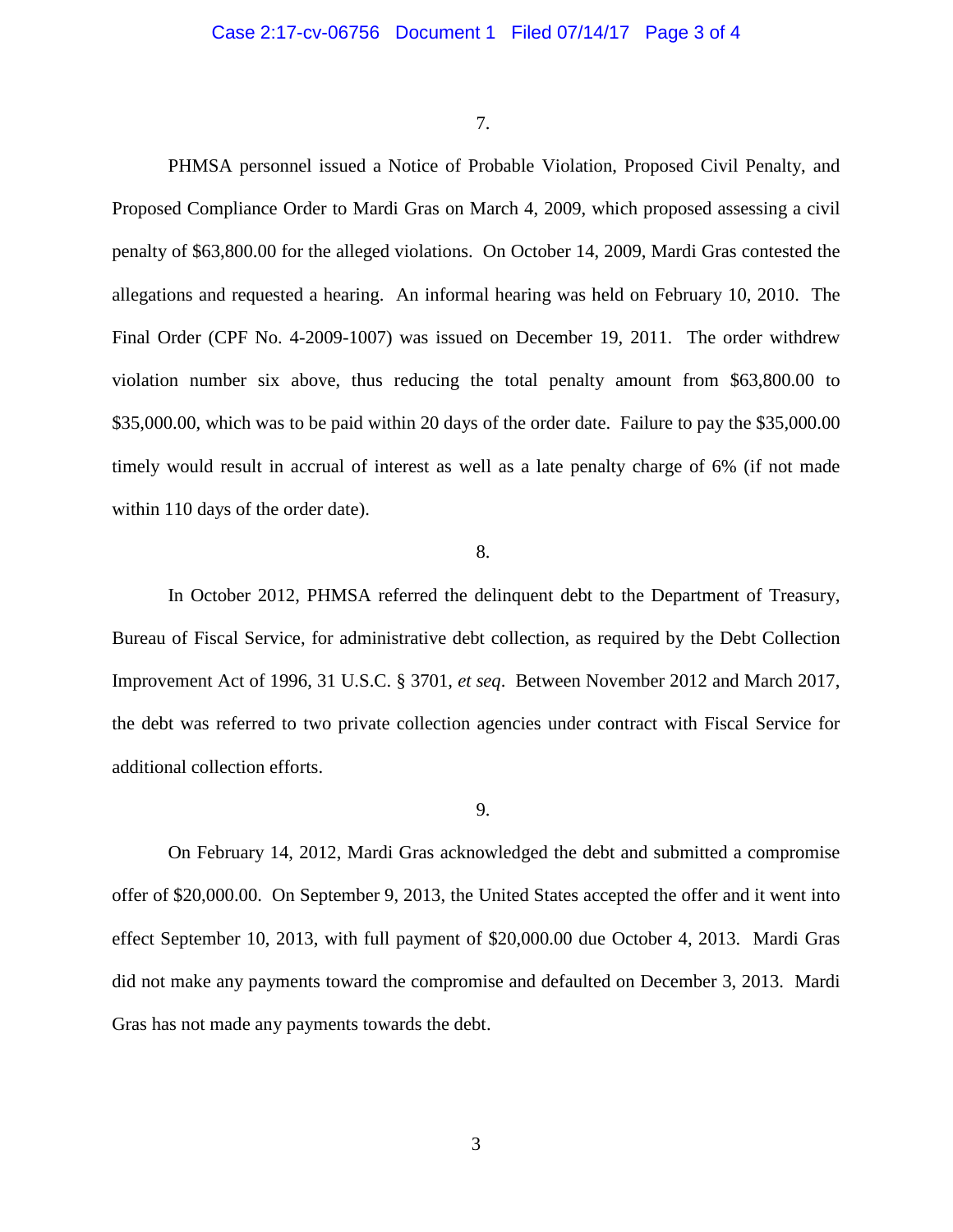# **Cause of Action**

### 10.

Mardi Gras is indebted to the United States in the amount of \$48,536.02 for the principal penalty of \$35,000.00, plus interest, administrative fees, penalty charges, Debt Management Services fees, and Department of Justice fees, all totaling \$13,536.02. *See* Certificate of Indebtedness, Exhibit 1.

**WHEREFORE**, the United States prays that its complaint be deemed good and sufficient and that, after due proceedings, there be judgment in its favor and against Mardi Gras awarding:

- 1. the amount of \$48,536.01;
- 2. post-judgment interest; and
- 3. any further relief the Court deems proper.

Respectfully submitted,

DUANE A. EVANS ACTING UNITED STATES ATTORNEY

*s/ Peter M. Mansfield* PETER M. MANSFIELD (# 28671) Assistant United States Attorney 650 Poydras Street, Suite 1600 New Orleans, Louisiana 70130 Telephone: (504) 680-3047 Facsimile: (504) 680-3184 Peter.Mansfield@usdoj.gov

*United States will send request for waiver of service to:*

*Mardi Gras Pipeline, LLC c/o John Burge 428 North Florida St. Covington, LA 70433*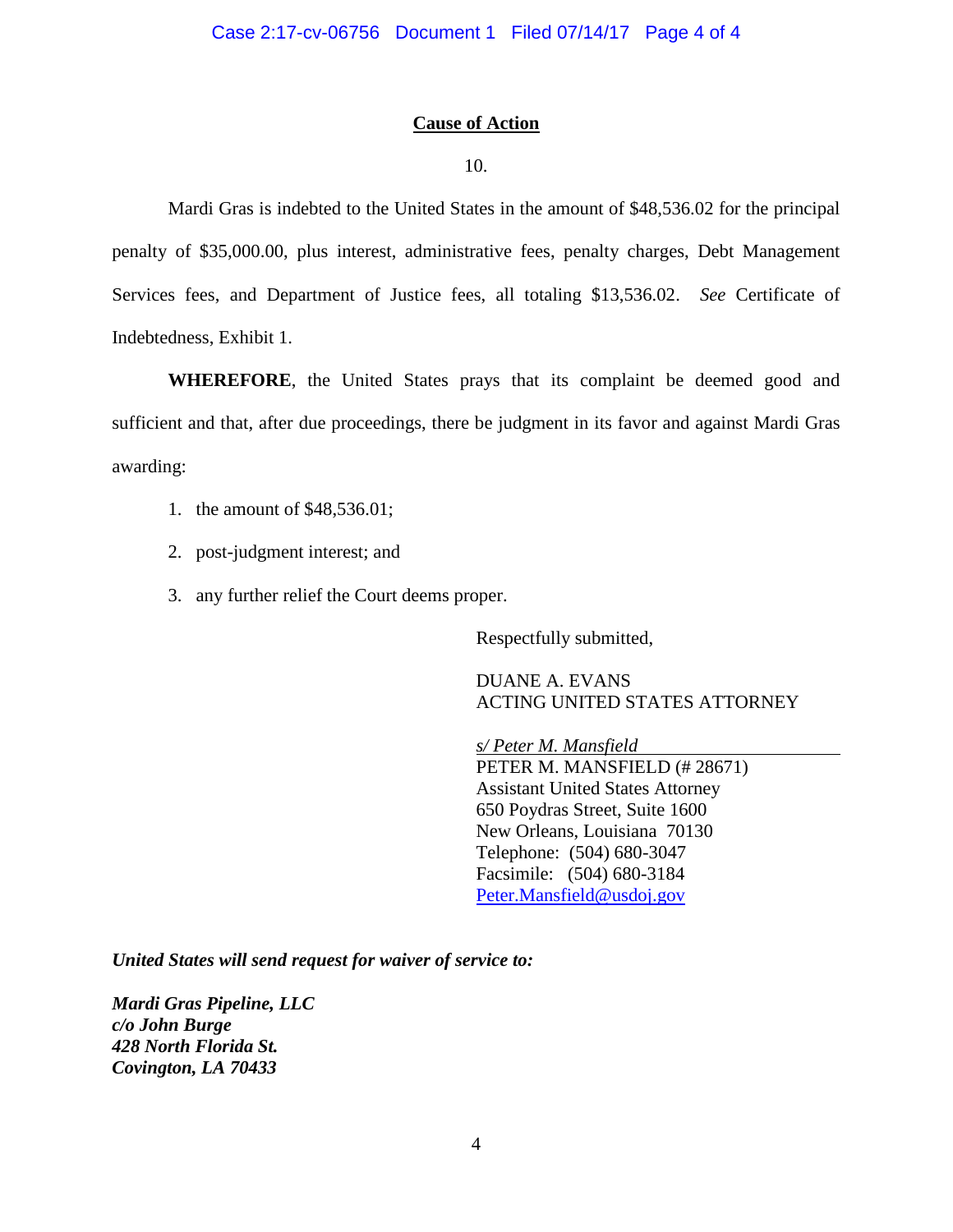

# **U.S. DEPARTMENT OF THE TREASURY BUREAU OF THE FISCAL SERVICE** WASHINGTON, D.C. 20227

**ACTING ON BEHALF OF** Department of Transportation, Pipeline & Hazardous Materials Safety Administration **CERTIFICATE OF INDEBTEDNESS** 

Debtor Name(s) and Address(es):

Mardi Gras Pipeline, LLC c/o John Burge 428 North Florida St Covington, LA 70433

The debtor named above is indebted to the United States in the amount stated as follows:

| Principal:                         | \$35,000.00 |        |  |
|------------------------------------|-------------|--------|--|
| Interest through 10/12/12*:        | \$          | 163.34 |  |
| Admin fees:                        | \$          | 72.00  |  |
| Penalty charges through 10/12/12*: |             | 980.00 |  |
| DMS fees:                          | \$10,864.60 |        |  |
| DOJ fees:                          | \$1,456.08  |        |  |

(pursuant to 31 U.S.C. 3717(e) and 3711(g)(6), (7); 31 C.F.R. 285.12(j) and 31 C.F.R. 901.1(f); and 28 U.S.C. 527, note)

#### TOTAL debt owed as of 3/15/17: \$48,536.02

\*NOTE: Per the creditor agency, once the debt is referred to Fiscal Service, no additional prejudgment interest or penalty is to be accrued on the debt, by either Fiscal Service or Department of Justice.

**CERTIFICATION:** Pursuant to 28 USC ss. 1746, I certify under penalty of perjury that the foregoing is true and correct to the best of my knowledge and belief based upon information provided by the Department of Transportation, Pipeline & Hazardous Materials Safety Administration.

Shleik Educa

Signed by: Ashleigh N. Edmonds

Ashleigh Edmonds **Financial Program Specialist** U.S. Department of the Treasury Bureau of the Fiscal Service

| PENGAD 800-631-6989 | <b>GOVERNMENT</b><br><b>EXHIBIT</b> |  |
|---------------------|-------------------------------------|--|
|                     |                                     |  |